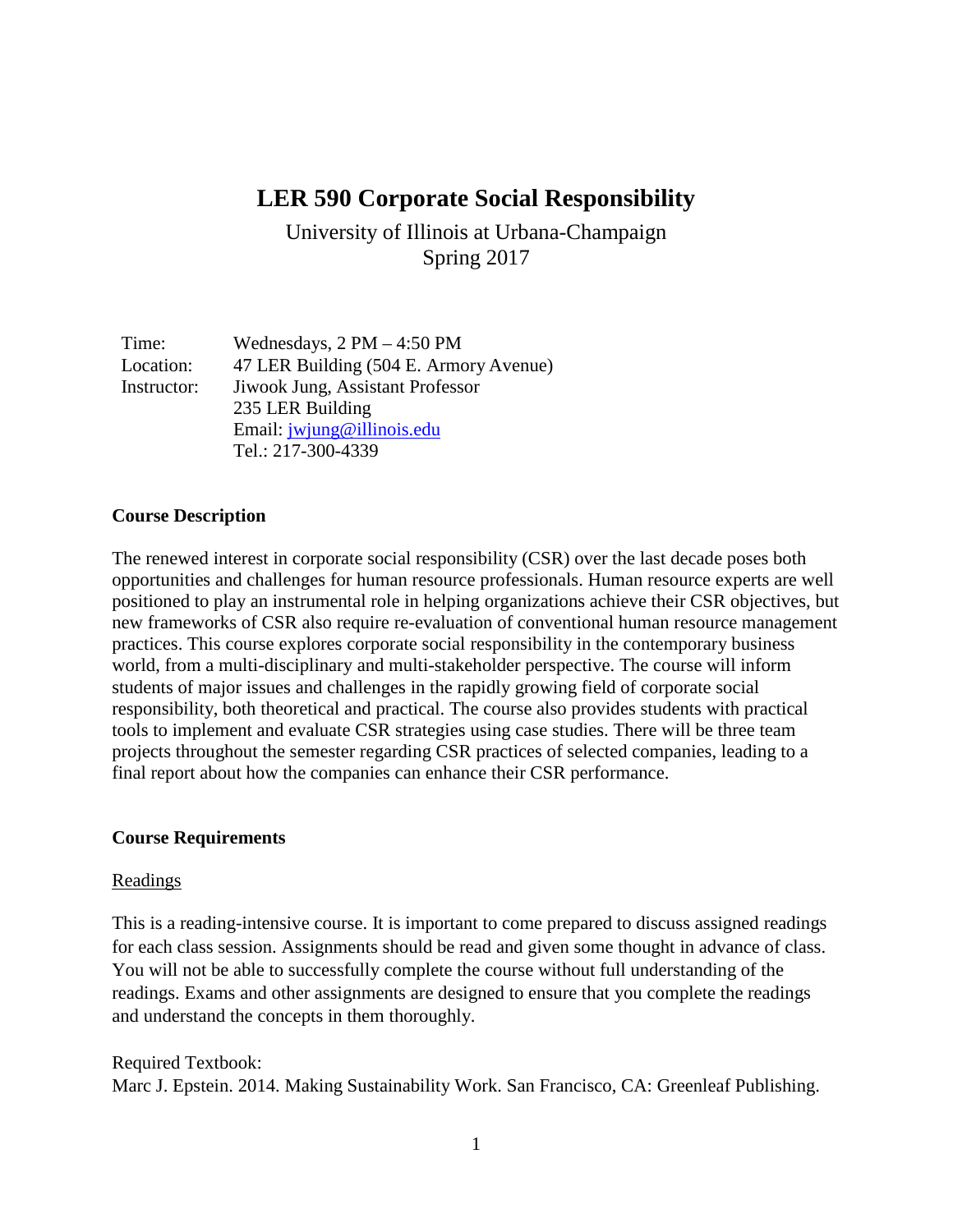# Participation

Active student participation is essential to successful class sessions. Your contribution of relevant and insightful comments is highly valued in this course. You will be cold-called to share your thoughts and opinions to the class discussion.

### Attendance

Attendance is required at all class sessions. Attendance includes arriving on time and remaining until the end of the session. If you know ahead of time that you cannot attend class due to illness or civic duty (court appearance, jury duty, etc.), please notify the instructor immediately.

### **Team Project**

During the first class, students will be assigned to a project team. Each team (3-4 students) will choose a company from lists of Fortune 500 or Global Fortune 500 companies. There will be four short team assignments throughout the semester. These assignments will be eventually developed into a final report—long-term CSR plans for a company of their choosing.

# **Final Team Project Paper**

Final team paper is to give an opportunity for students to actively use their team research outcomes to suggest a long-term CSR plan to the team's company. The report should include (1) discussion of current and potential risk factors for CSR, (2) evaluation of the company's current CSR commitments and practices and outcomes (both strengths and limitations), and (3) specific suggestions for future improvement (5 pages maximum; single-spaced).

#### **Final Exam**

The final exam will be held during the final class time: **2:00 PM - 4:50 PM** on **May 3, 2017 (47**  LER). The exam will cover all topics of the course. It will be an open-book exam—bring your books, notes, and any other materials you find useful. IMPORTANT: the exam will be administered through the course website (compass 2g) in the classroom. So you need to BRING YOUR LAPTOP to the class room to do the test. Detailed guidelines for the exam will be provided later toward the end of the semester. The exam will be worth 40 percent of the total grade.

#### **Student Evaluation**

| Attendance and Case Discussion | 10%                                                    |
|--------------------------------|--------------------------------------------------------|
| <b>Team Assignments</b>        | 25%: Assignment #1 $(5\%)$ , #2 $(10\%)$ , #3 $(10\%)$ |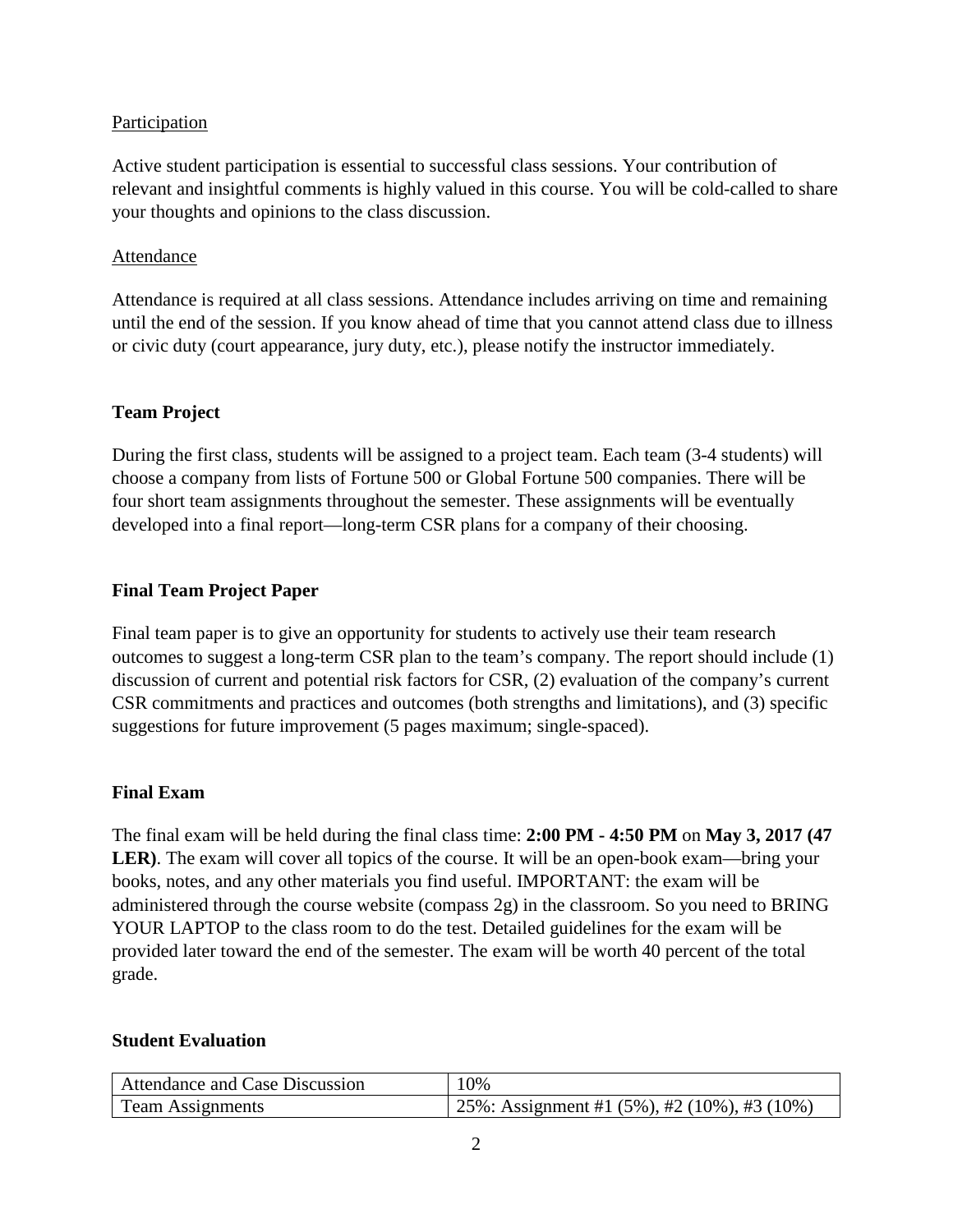| <b>Team Presentations</b> | 15%: Presentation #1 (5%), #2 (10%) |
|---------------------------|-------------------------------------|
| Final Team Project Paper  | 20%                                 |
| Final Exam                | 30%                                 |
|                           |                                     |
| Total                     | 100%                                |

### **Course Materials**

- 1. **Compass**. Some readings in PDF are available on the Illinois Compass 2g website for this course. See the section "Course Website" below for more information.
- 2. **Harvard Business Publishing website**. All cases are available for purchase on the Harvard Business Publishing website at: [https://hbr.org/store/case-studies.](https://hbr.org/store/case-studies)

### **Academic Integrity**

In order to maintain a vigorous and healthy learning environment in the classroom, it is critical that no member of the class engage in or tolerate academic fraud, such as cheating or plagiarism. We believe strongly in giving certain liberties to students, and in return we expect honest and honorable conduct, including compliance with the University of Illinois' Student Code (see [http://admin.illinois.edu/policy/code f](http://admin.illinois.edu/policy/code)or details).

Since our reading materials and discussion topics include examples from well-known companies, it is often the case that relevant information can be found in the sources other than designated course materials (for example, the Internet, magazines, newspaper, etc.). Whereas referring to external sources is fine and encouraged, it may be tempting to use or copy information from such sources in your course assignment without proper acknowledgement of the sources. Such action is considered plagiarism and strictly prohibited. Brief guidelines about what constitutes plagiarism and how to avoid it will be provided during the class, but it is ultimately the students' responsibility to educate themselves about the risk of plagiarism and avoid committing it. Carefully review the University policy governing academic integrity and plagiarism, including the Student Code Article 1, Part 4, §1-402 "Infractions of Academic Integrity" (http://admin.illinois.edu/policy/code/article1\_part4\_1-402.html). Not knowing the policy is not an excuse.

This policy applies to all written assignments of this course, including case memos and exam answers. Any incidence of plagiarism will be handled according to the official University policies and reported to the University administration.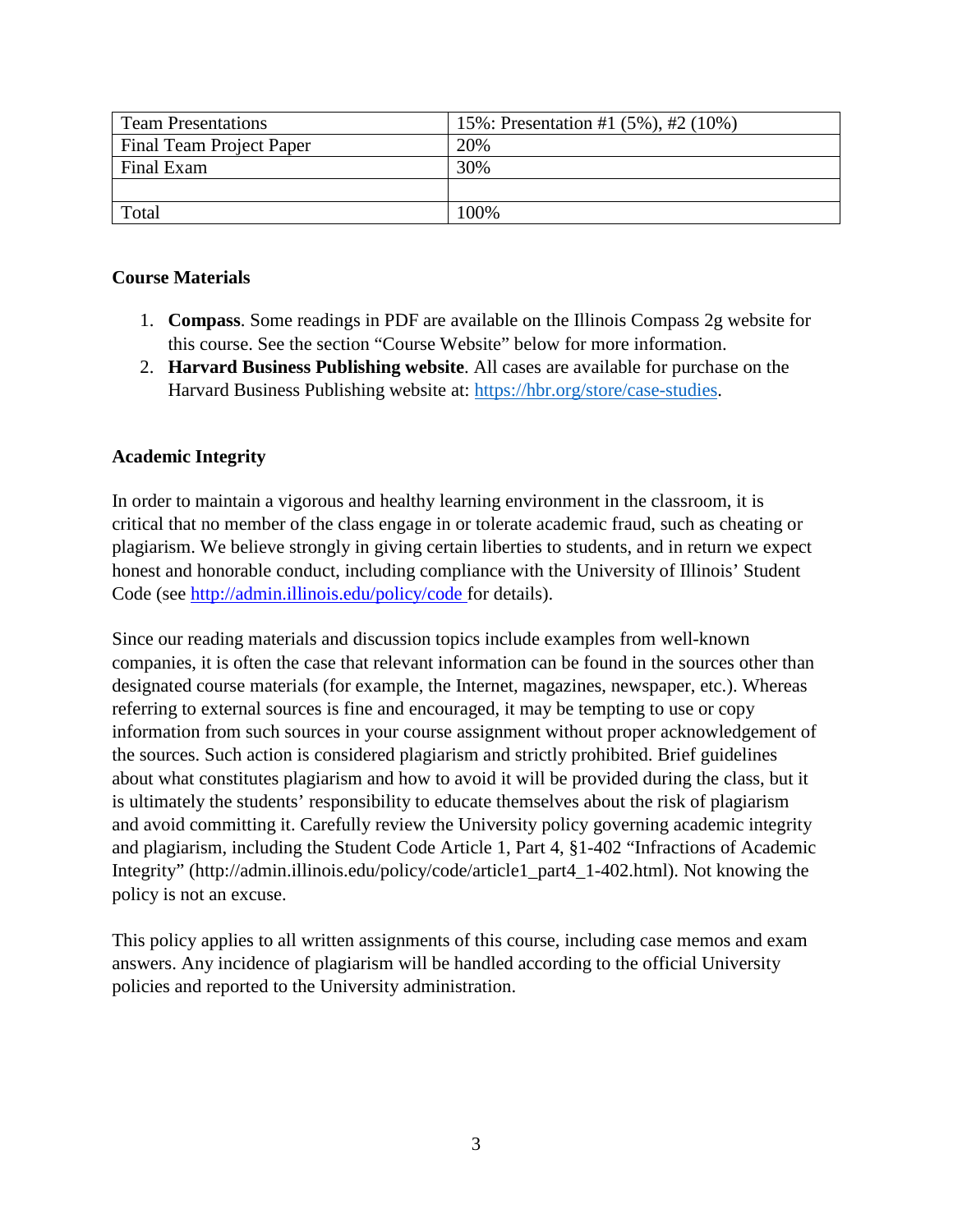# **Class Schedule**

#### **Week 1 (Jan 18): Course Introduction**

Form project teams (3-4 members)

#### **Week 2 (Jan 25): No Class**

**1st Team Assignment**: Choose a Fortune 500 or Fortune Global 500 company (as of 2015). Find and read past 5 years of CSR reports publicized by the company of their choosing. Briefly describe basic features of the company's CSR strategies and related practices (maximum 2 pages, single-spaced).

#### **Week 3 (Feb 1): What is Corporate Social Responsibility and How to Think about It?**

- David Vogel. 2005. *The Market for Virtue: The Potential and Limits of Corporate Social Responsibility*. Washington, DC: Brookings Institution Press. Chapter 1: The Revival of Corporate Social Responsibility.
- N. Craig Smith. 2003. "Corporate Social Responsibility: Whether or How?" *California Management Review* 45(4): 52-76.
- Milton Friedman. 1970. "The Social Responsibility of Business Is To Increase Its Profits," *New York Times Magazine*, September 13.

#### **1st Team Assignment Due**

#### **Week 4 (Feb 8): Societal Changes and Government Regulation**

- Marc J. Epstein. 2014. Making Sustainability Work. San Francisco, CA: Greenleaf Publishing. Chapter 1 (A New Framework for Implementing Corporate Sustainability).
- Alwyn Lim and Kiyoteru Tsutsui. 2012. "Globalization and Commitment in Corporate Social Responsibility: Cross-National Analyses of Institutional and Political-Economy Effects." *American Sociological Review* 77(1): 70-80.

Business Case and Discussion: "UPS and Corporate Social Responsibility: Proactively Managing Risk." Darden Business Publishing, University of Virginia. Case #UV0938.

#### **Week 5 (Feb 15): CSR for What? Customer Demands and Investor Relations**

• David Vogel. 2005. *The Market for Virtue: The Potential and Limits of Corporate Social Responsibility*. Washington, DC: Brookings Institution Press. Chapter 3: What Is the Demand for Virtue?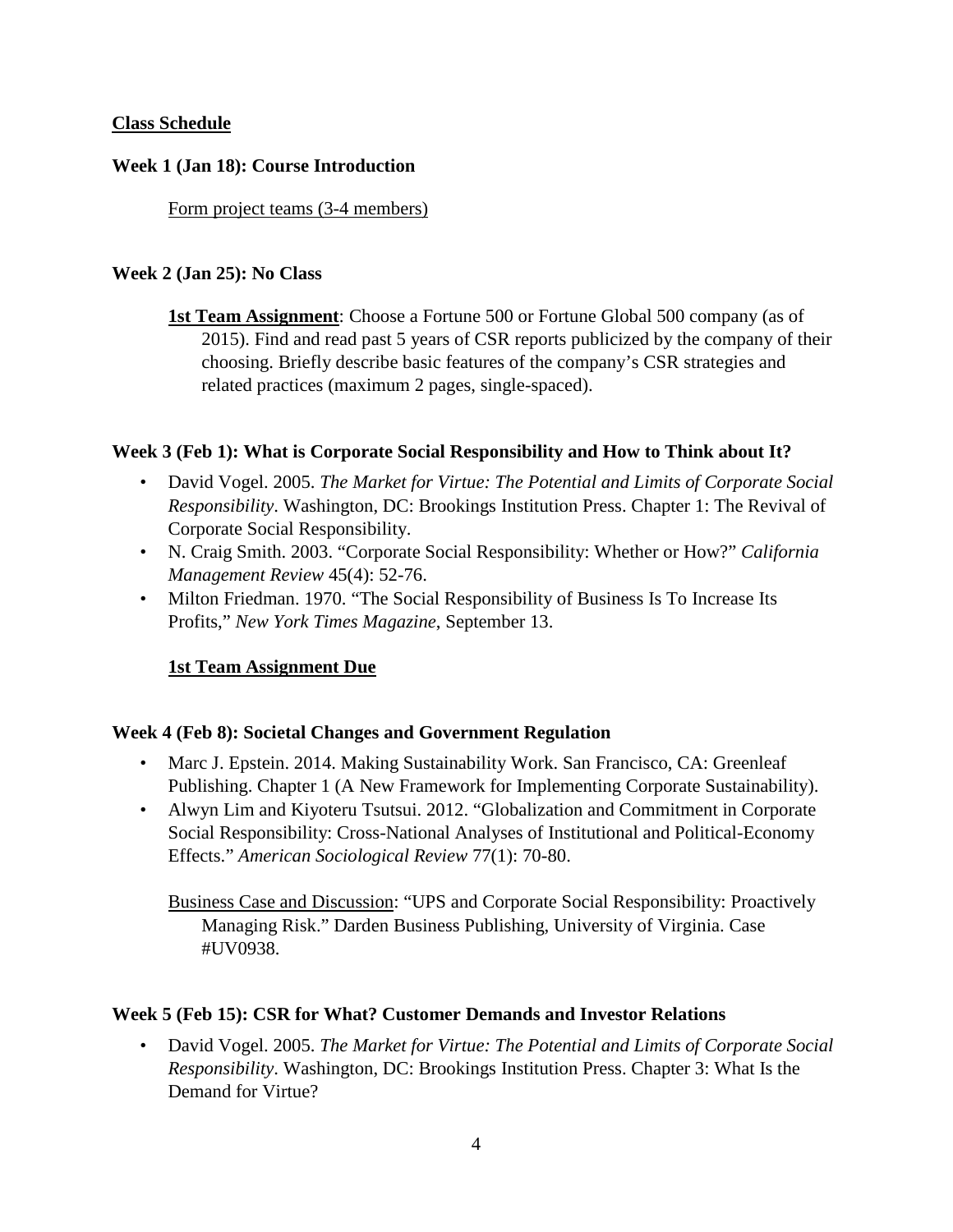• Philip Kotler and Nancy Lee. 2004. "When It Comes to Gaining a Market Edge While Supporting a Social Cause, 'Corporate Social Marketing' Leads the Pack," *Stanford Social Innovation Review* Spring.

Business Case and Discussion: "The Dannon Company: Marketing and Corporate Social Responsibility (A)." Harvard Business School, Case #9-410-121.

# **Week 6 (Feb 22): CSR and Employee Relations**

- Cynthia Cycyota et al. 2016. "Corporate Social Responsibility and Employee Volunteerism: What Do the Best Companies Do?" Business Horizons 59: 321-329.
- Mirvis, Philip. 2014. "Employee Engagement and CSR: Transactional, Relational, and Developmental Approaches." *California Management Review* 54(4): 93-117.

# **Week 7 (Mar 1): Community and Activist Pressures**

- Andrew J. Hoffman. 1996. "A Strategic Response to Investor Activism." *Sloan Management Review* 37(2):51-64.
- András Tilcsik and Christopher Marquis. 2013. "Punctuated Generosity: How Mega-Events and Natural Disasters Affect Corporate Philanthropy in U.S. Communities." *Administrative Science Quarterly* 58(1): 113-121.
- Jeff Swartz. 2010. "How I Did It? Timberland's CEO on Standing Up to 65,000 Angry Activists." *Harvard Business Review* 88(9): 39-43.

**2nd Team Assignment**: Identify and describe social, environmental, or regulatory risk factors that can affect your chosen company's financial performance, based on Weeks 3-6's discussion about major driving forces for CSR (maximum 2 pages, single space).

# **Week 8 (Mar 8): 1st Student Presentations (based on Assignments 1 and 2)**

# **2nd Team Assignment Due**

# **Week 9 (Mar 15):**

**Guest Speaker:** the Role of HR Managers in Implementing CSR

- Wendy S. Becker. 2011. "Are You Leading a Socially Responsible and Sustainable Human Resource Function?" *People & Strategy* 34(1): 18-23.
- Tara Fenwick and Laura Bierema. 2008. "Corporate social responsibility: Issues for Human Resource Development Professionals." *International Journal of Training and Development* 12(1): 24-35.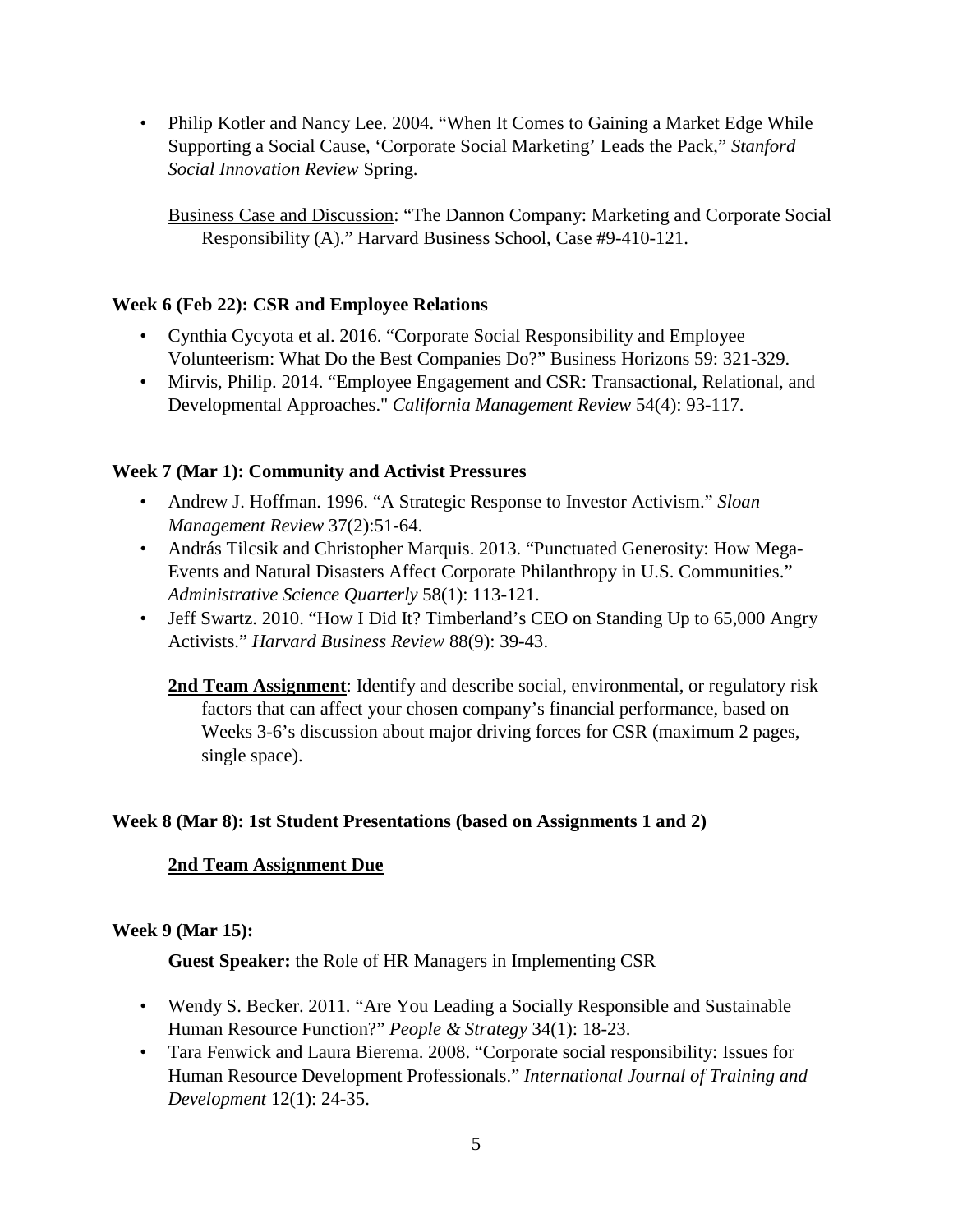# **Week 10: Spring Break, No Class**

#### **Week 11 (Mar 29): Leadership and strategies for Implementing CSR**

- Marc J. Epstein. Making Sustainability Work.
	- Chapter 2: Leadership, Organizational Culture, and Strategy for Corporate Sustainability
	- Chapter 3: Organizing for Sustainability

Business Case and Discussion: "SK Telecom: Pursuing Happiness through Corporate Social Responsibility." Harvard Business School. Case #9-410-042.

#### **Week 12 (Apr 5): CSR and Organizational Decision-Making**

- Marc J. Epstein. Making Sustainability Work.
	- Chapter 4: Costing, Capital Investments, and the Integration of Sustainability Risks
	- Chapter 5: Performance Measurement, Evaluation, and Reward Systems

Business Case and Discussion: "Crown Worldwide: Integrating Corporate Social Responsibility in Business." Asia Case Research Center, University of Hong Kong, Case #HKU891.

#### **Week 13 (Apr 12): Measuring CSR Performance**

- Marc J. Epstein. Making Sustainability Work.
	- Chapter 6: The Foundations for Measuring Social, Environmental, and Economic Impacts
	- Chapter 7: Implementing a Social, Environmental, and Economic Impact Measurement System

**3rd Team Assignment**: Assess CSR performance of your chosen company, using sources such as the company's CSR reports, external evaluations (CSR indices), and media coverage (maximum 2 pages; single space).

# **Week 14 (Apr 19): Third-Party Evaluation**

- Marc J. Epstein. Making Sustainability Work.
	- Chapter 9: External Sustainability Reporting and Verification
- Christopher Marquis and Cuili Qian. 2014. "Corporate Social Responsibility Reporting in China: Symbol or Substance?". *Organization Science* 25(1):127-134.